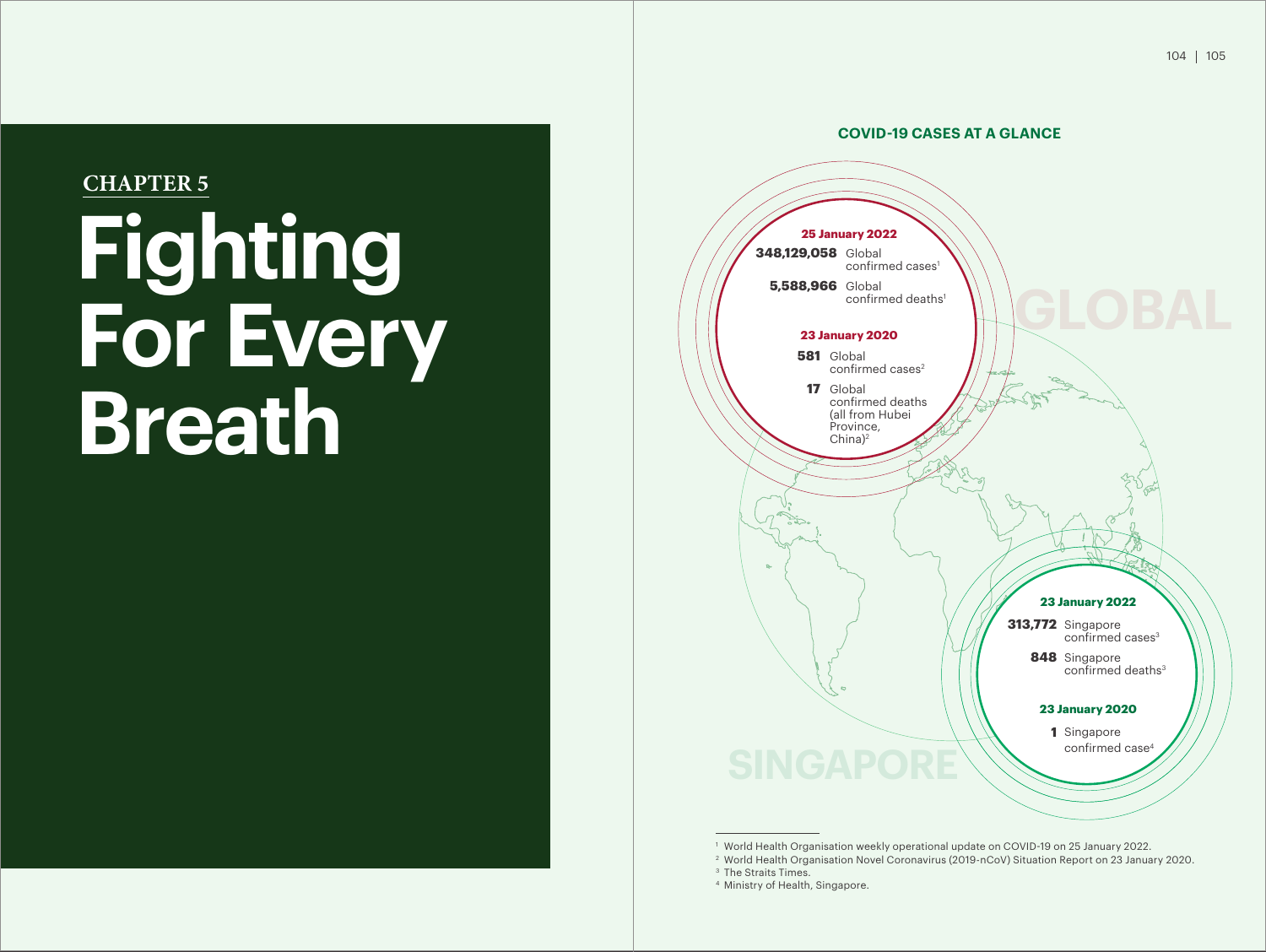The ringing phone interrupted the silence of the night. I was the chest therapist covering ward 68. The medical officer (MO) on duty was going to transfer another deteriorating case of the new infection to the Intensive Care Unit (ICU). When I arrived, the patient was huffing and puffing away, supported via a facemask blowing 50% oxygen.

The experience from overseas had identified elderly persons with comorbidities as a group that fared worst. Like a few others already in our ICU, this one was elderly, but not frail or debilitated. They were communityambulant, independent individuals who had reasonably well-controlled conditions like diabetes or hypertension. They were in many ways good for their age and often enjoying their role as grandparents. These were not patients whom we would routinely expect to fall critically ill and we were not willing to give up on them. Not without a fight anyway.

The patient was clearly running into deep trouble – the pulse oximeter's oxygen reading was falling precipitously. The young doctor was giving a slew of instructions on what to prepare and whom to activate.

Infection prevention rules were as strict in the ICU as anywhere else. In those uncertain times, anyone going into an isolation ICU room had to wear a Powered Air-Purifying Respirator (PAPR)<sup>5</sup>. This was on top of all the regular personal protective equipment (PPE) including cap, goggles, N95 mask, gown and gloves. Entering and leaving the room was minimised, not least because of the laborious process of donning and doffing the protective gear. Such minimisation of movement meant that all the necessary equipment had to be anticipated and prepared in advance. ICU procedures required long lists of equipment and even longer lists for contingencies. As there was limited opportunity to step out of the room if something had been missed out, a whole pile of equipment was assembled. Specifically, two trolleys were prepared: one for intubation of the patient's windpipe and the other in case there were difficulties getting the tube in.

Anticipating contingencies also extended to alerting the necessary personnel. The anaesthesia airway team had to be informed in advance that a positive case was to be intubated. They obliged by turning up and were already waiting right outside the patient's room. To perform the

procedure, the intensivist<sup>6</sup>, medical officer, ICU nurse and I all entered in protective gear. Another nurse stood at the doorway of the anteroom to act as a runner, in case messages needed to be relayed or additional equipment was required. Multiple drugs were also stashed in the anteroom in anticipation of emergencies: drugs to sedate the patient, to reverse sedation, to support the blood pressure, to correct an abnormal cardiac rhythm.

It was impossible to hear yourself in the PAPR, let alone relay instructions. All communication was through hand signals or shouting. Before entering the room, we had a quick huddle, going through every step of the procedure. Hopefully things would run like clockwork. The patient was obviously terrified. He had only hours before being informed of the unwelcome diagnosis and now was struggling to breathe. Being able to communicate while decked from head to toe in PPE was not something I had learnt in training. And we were literally shouting above the sound of the PAPR. A combination of patience, exaggerated gestures and smiling with your eyes, perhaps. The family had already received the dreaded late-night call from the young doctor explaining the patient's deterioration and the need for life support. One could imagine the disorientation among the family members – being interrogated by Ministry officials, seeing one another go into quarantine, trying to make arrangements to survive a strict Stay at Home order, and now this.

Thankfully the intubation was smooth. With a video laryngoscope, we could confirm the passage of the tube through the vocal cords. Not that it was my first time seeing it, but this time, it was the very street where SARS-CoV-2 lived. Surreal? No, just real. We connected the tube directly to a ventilator. No manual bagging, a usual peacetime practice. We could not allow aerosol spread of the virus. I did not listen to the chest – had not heard anything with my stethoscope while wearing the PAPR. I squinted through the shield for the reassuring misting<sup>7</sup> of the tube  $-$  well, yes, maybe it was there.

**RESPIRATORY THERAPIST** COVID-19 ICU team

<sup>6</sup> Intensivists are doctors who provide sub-speciality care for critically ill patients, usually in the ICU.

 $7$  Condensation on the inner surface of the endotracheal tube is an indicator that the tube has been inserted correctly.

<sup>5</sup> A Powered Air-Purifying Respirator (PAPR) is a hooded device that forces air through purifiers before allowing it into the hood, supplying the wearer with purified air.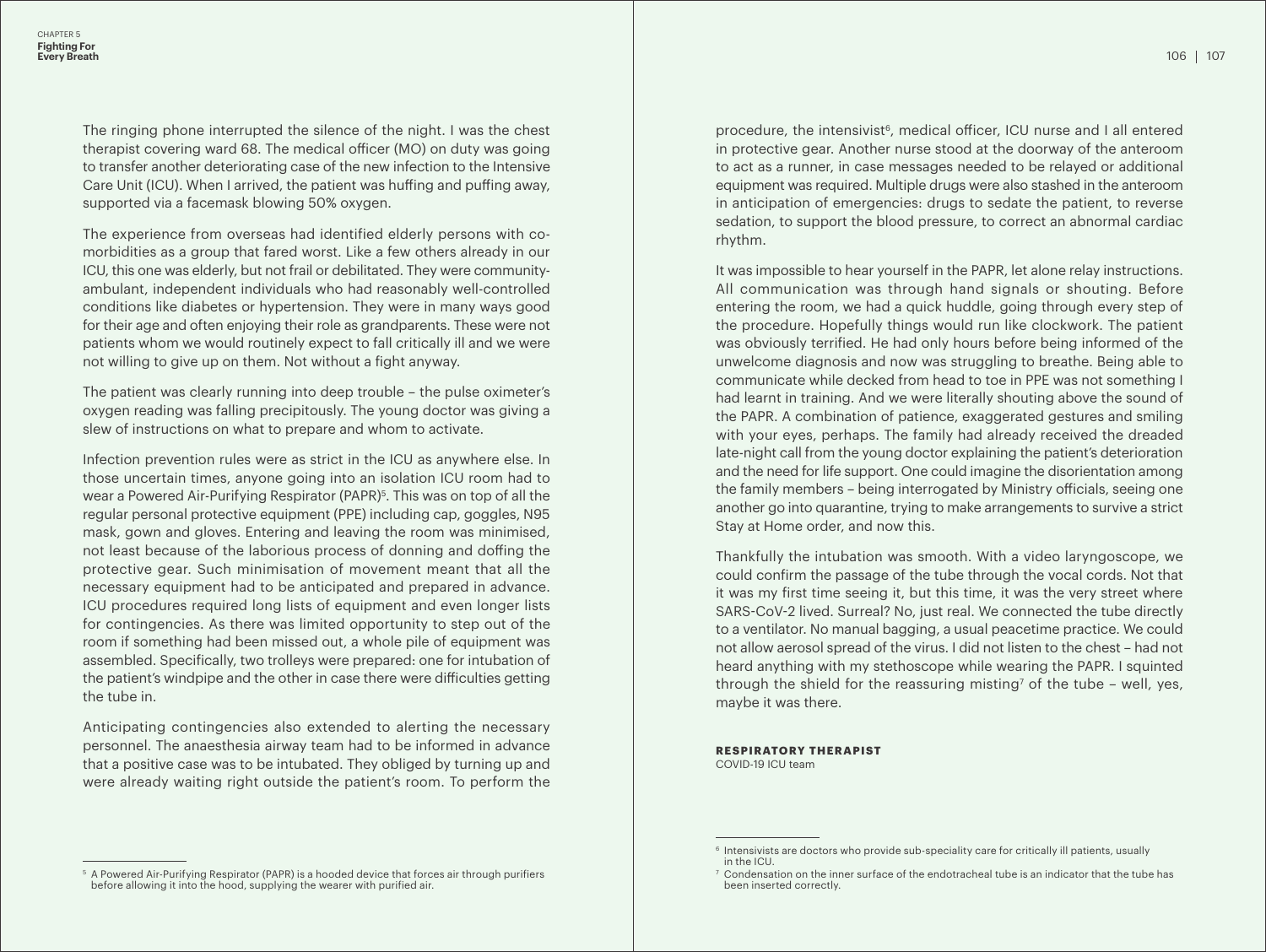As cases began to emerge outside China, nurse Patricia Yong<sup>8</sup> knew that once a case appeared in Singapore, ICU beds would be needed, and in good numbers. Chest physician Phua Ghee Chee<sup>9</sup> remembered that modelling had predicted that the peak would occur in April 2020. Indeed, the Ministry of Health (MOH) had told them to prepare for a 400% surge.

To avoid infection prevention lapses in the high stakes environment of an isolation ICU, Patricia instinctively wanted a buddy system, even though this would mean more manpower. "ICU nurses have ego, built on the high standards required of their specialisation, so a buddy system is important. It is very crucial to have eyes looking at you when you enter the room."

## **THE INTENSIVE CARE UNIT (ICU)**

The ICU is a critical facility for managing patients whose lungs are injured to the extent that they cannot perform their usual function of exchanging oxygen and carbon dioxide. Such patients need ventilator support, via a machine that delivers oxygen into their lungs. The severe form of the novel infection was, ultimately, a pneumonia. The first paper from Wuhan, published in The Lancet on 24 January 2020, indicated that 29% of 41 people who caught the virus ended up being unable to breathe on their own, requiring ICU care. Today, with the large worldwide experience, we know that a much smaller percentage end up in the ICU. The figure is even smaller for the vaccinated who suffer a breakthrough infection.

Upskilling for ICU nursing would require much more than a theoretical refresher. Along with nurse Irene Too<sup>10</sup>, Patricia created and ran a handson ICU course, training six nurses at a time.



If there were a surge of critically ill patients, ICU-trained doctors would also be in short supply. Ghee Chee planned to conscript manpower to the ICU – every doctor who had had some ICU training in the past was a potential recruit. Of course, they needed refresher training. A plan was soon hatched for them to work in an isolation ICU with a trained intensivist as a supervisor, should the need arise. If stockpiled mobile ventilators had to be mobilised, there would clearly be no familiarity with them. A series of voice-annotated PowerPoint presentations and video demonstrations was created for an online ICU refresher course by respiratory therapist Constance Teo<sup>11</sup>, chest physicians Sewa Duu Wen<sup>12</sup>, Ken Goh<sup>13</sup>, Chai Hui Zhong<sup>14</sup> and nurse Ng Lit Soo<sup>15</sup>. The videos were completed within two weeks with help from

Respiratory physician Chai Hui Zhong (not in PPE) conducting refresher training for staff deployed to the isolation ICU.

<sup>8</sup> Patricia Yong, Deputy Director Nursing, oversees nursing in the ICUs and the Emergency Department.

<sup>9</sup> Dr Phua Ghee Chee, Head and Senior Consultant, Department of Respiratory and Critical Care Medicine. He is also co-chair of the SGH Campus ICU Committee.

<sup>&</sup>lt;sup>10</sup> Dr Irene Too Ai Ling, Advance Practice Nurse, Speciality Nursing.

<sup>11</sup> Constance Teo, Principal Respiratory Therapist, leads the team of Respiratory Therapists in SGH.

<sup>&</sup>lt;sup>12</sup> Dr Sewa Duu Wen, Senior Consultant, Department of Respiratory and Critical Care Medicine. He is also Director of the Medical ICU.

<sup>&</sup>lt;sup>13</sup> Dr Ken Goh, Consultant, Department of Respiratory and Critical Care Medicine.

<sup>&</sup>lt;sup>14</sup> Dr Chai Hui Zhong, Consultant, Department of Respiratory and Critical Care Medicine.

<sup>&</sup>lt;sup>15</sup> Ng Lit Soo, Advance Practice Nurse, Nurse Clinician, Specialty Nursing.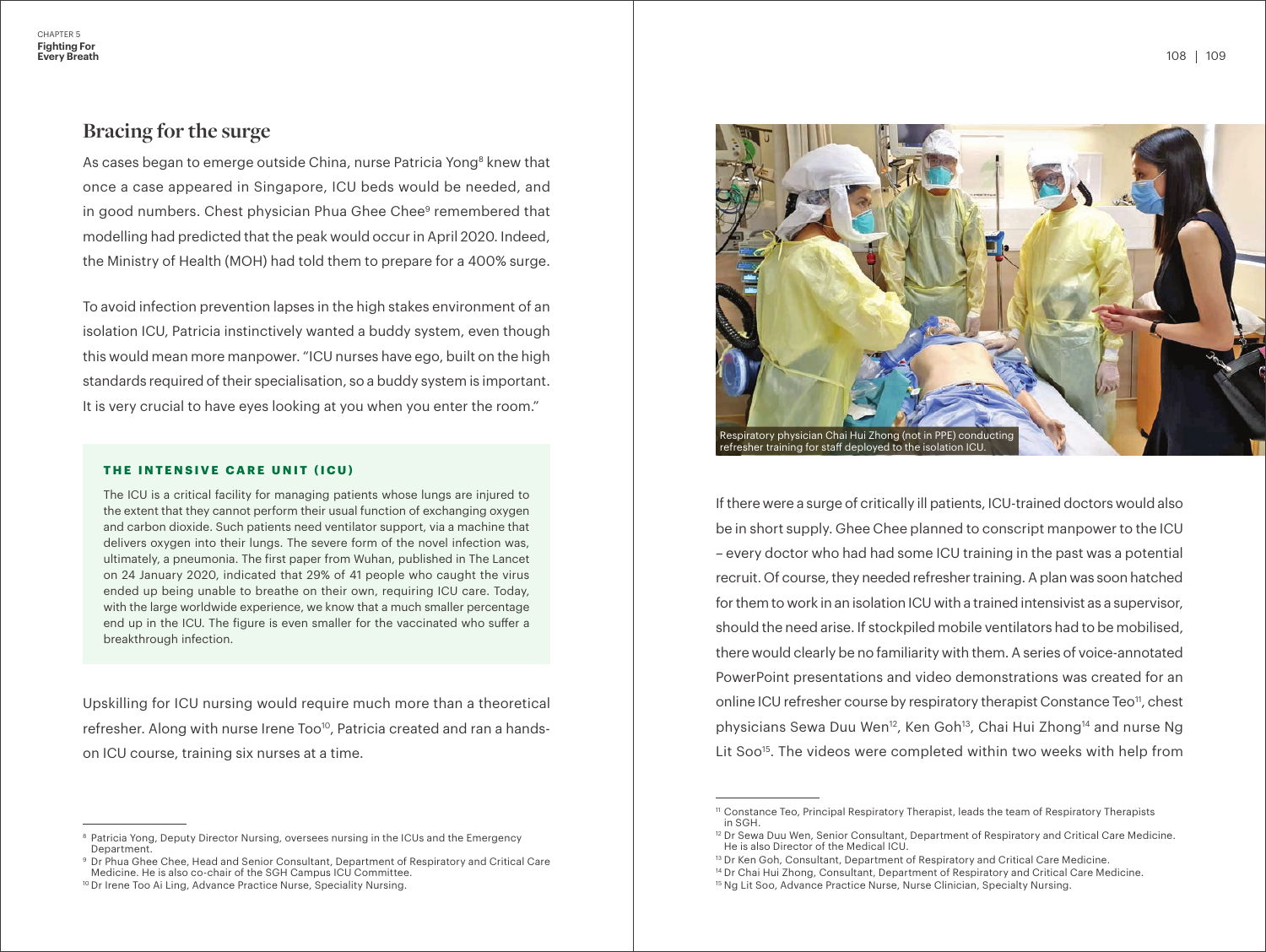Jayakumar Selvam<sup>16</sup> of SingHealth Academy. Posted on the internet and social media, the videos received more than 30,000 views and

## **A I R W AY M A N A G E M E N T IN THE CRITICALLY ILL PATIENT - YOUTUBE**

These videos became compulsory viewing for trainees in other hospitals too.



garnered an international following. Our national role in ICU pandemic training was sealed when these videos became compulsory viewing at several other hospitals in Singapore.

In addition, there were also concerns about the stocks of sedation drugs available. Ventilator management of the acute respiratory distress syndrome<sup>17</sup> would be impossible without them. Discussions were made about having substitutes in the event supplies ran low. A chest physician wondered. "Were we really going to use sublingual lorazepam and fentanyl patches if we ran short of intravenous morphine and fentanyl? Would we really prescribe rectal paracetamol suppositories when oral and intravenous formulations were depleted?"

There were no good answers. The operating theatres, which also used the same sedatives, worked hard to revise their processes, and switched to substitutes<sup>18</sup>. The ICU team ensured that every single item was procured for stockpile or a substitute identified. Even the amount of oxygen available to the hospital was checked.



<sup>17</sup> Acute respiratory distress syndrome (ARDS) is a form of lung injury that is associated with high mortality. Mechanical ventilation is key to treatment.



Surprisingly, it was the cheap and mundane items that were at risk of disappearing. Syringes and 50ml saline bottles were running out fast because of just-in-time supply algorithms. The team embarked on a conservation strategy. But first they had to work with the Infection Prevention and Epidemiology (IPE) team to consider which items could be kept for per patient use. One of the items they decided to conserve was the ventilator tubing. Working with the Infection Prevention Nurses (IPNs), they checked every manufacturer's recommendations closely, and used every tubing to its limit, rather than change them every 48 hours, as was the norm.

Intensivist Anantham Devanand<sup>19</sup> recalled. "There were initial fears over shortages of masks and PPE. But those supplies were managed such that we never felt unprotected. We had been reassured that no one would be put in harm's way and no one was."

<sup>19</sup> Dr Anantham Devanand, Senior Consultant, Department of Respiratory and Critical Care Medicine.

<sup>&</sup>lt;sup>18</sup> For more details about the use of substitutes, see Chapter 7.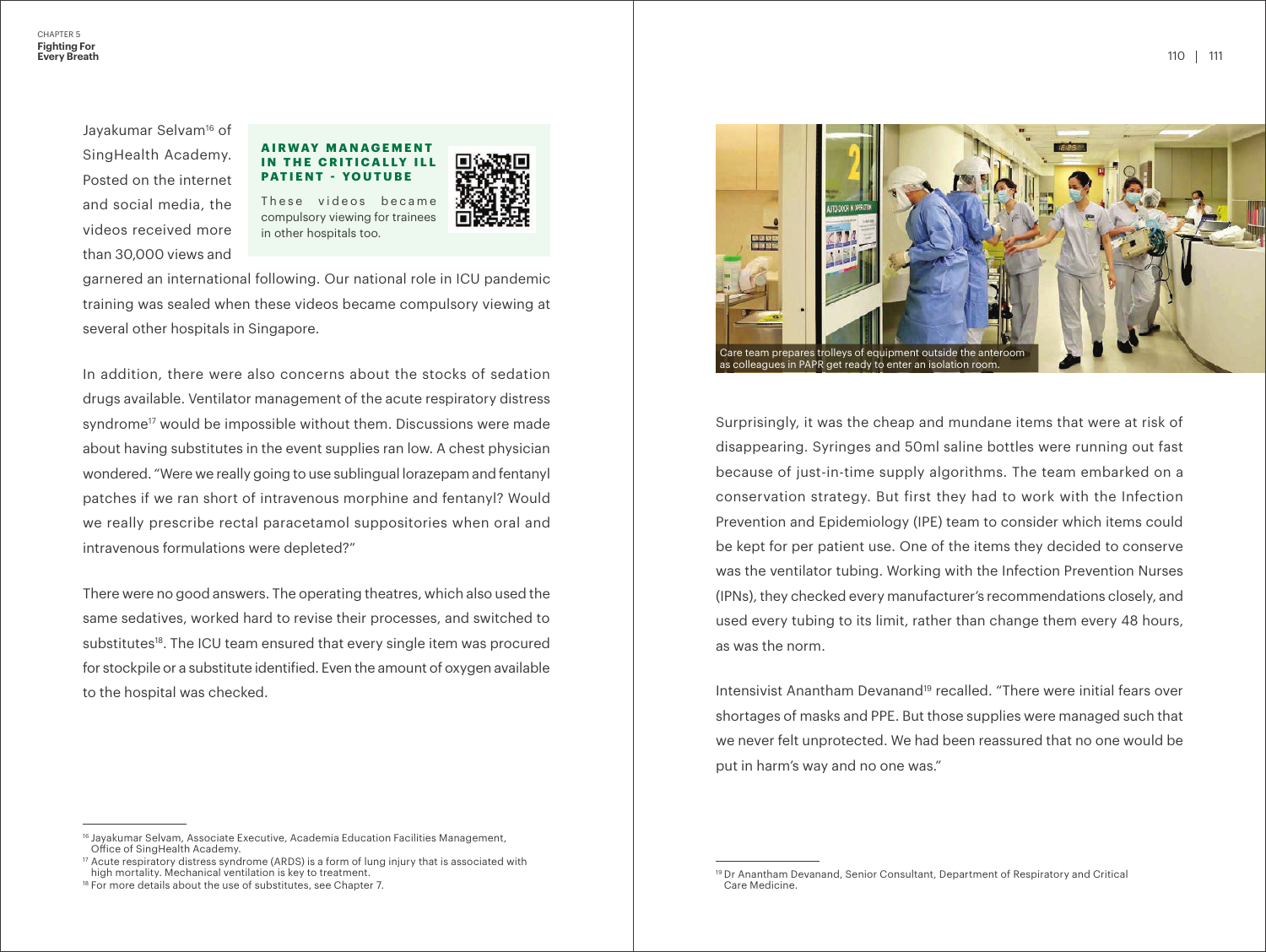## **TEAMWORK BETWEEN INTENSIVISTS AND INFECTIOUS DISEASES (ID) PHYSICIANS**

ID physicians have always been close allies of intensivists. This bond was further strengthened during the pandemic. One of the isolation rooms was converted into a huddle room, where we held daily case discussions with the ID team. Each patient was discussed at length. The ID doctors helped the ICU team with therapeutic strategies.

Initially when there was no known therapy, we repurposed existing drugs such as Iopinavir-ritonavir, based on biological plausibility.

At that time, we had concerns about steroids because of the frequency of secondary infections, and the experience in SARS had been negative. Eventually, data came through and therapeutic options expanded: remdesivir, dexamethasone, convalescent plasma and tocilizumab.

Some patients' family members did internet searches and advocated innovative therapies supported by limited data. It was understandable that they felt the need to do something for a loved one who was dying. Acknowledging that sense of helplessness in the family and respectfully educating them on the value of a datadriven approach in the desperately ill was no easy task.

**ANANTHAM DEVANAND** Senior Consultant, Department of Respiratory and Critical Care Medicine

# **Care through the final days**

In the first year of the pandemic, Singapore had very few ICU deaths, an impressive statistic. The remarkably small number of deaths belies the work that fell on the ICU teams. The majority of the patients in the isolation ICU did not have confirmed COVID-19. They had critical illnesses, usually non-COVID pneumonia or some other condition causing respiratory failure. But obviously such patients would have cough or breathlessness or fever. SGH considered it imperative that COVID-19 be excluded in these patients before allowing them to be nursed in a non-isolation ICU. This meant that even patients who did not have COVID-19 were separated from family during the initial stages of critical illness.

Yet, one death is one too many. Palliative care physician Jamie Zhou<sup>20</sup> and medical social worker (MSW) Andy Sim<sup>21</sup> recollected how nurses, generally not used to grief and loss conversations, had to take over the role of the MSWs, who were not allowed to enter individual patient rooms



<sup>20</sup>Dr Jamie Zhou, Consultant, Division of Supportive and Palliative Care, National Cancer Centre Singapore.

<sup>&</sup>lt;sup>21</sup> Andy Sim, Principal Medical Social Worker, Department of Medical Social Services.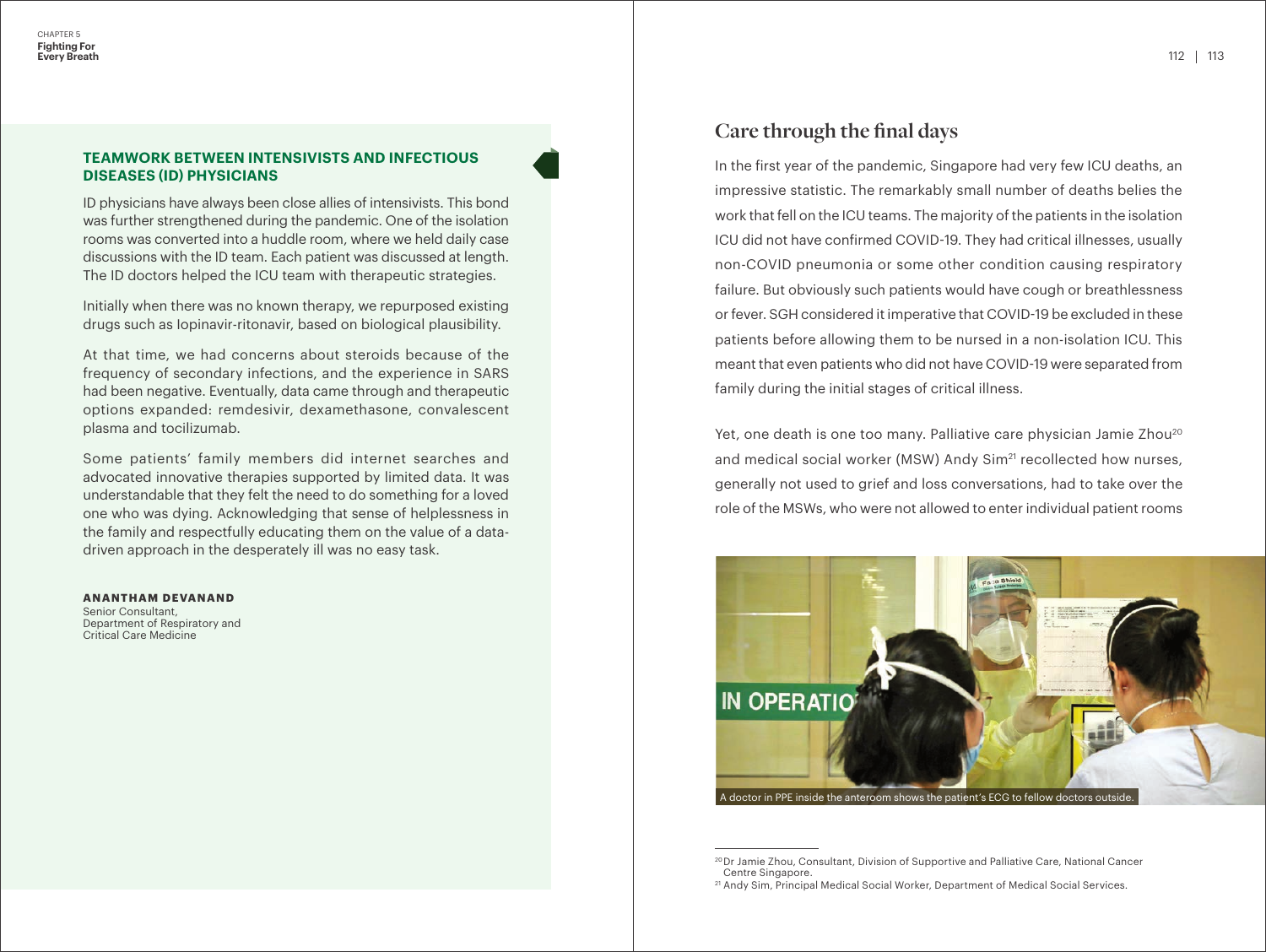in the isolation ICU. "MSWs are trained to provide grief counselling and are usually there when doctors inform relatives of a death, especially sudden deaths. In the isolation ICU, we are normally the ones to assist with the last call. During COVID-19, the task fell on the nurses. The MSWs felt handicapped and the nurses felt burdened, having to deal with the emotional part of grief and loss. It took a lot from them, and was quite traumatic for some."

Although isolation patients were not allowed visitors, those on the dangerously ill list (DIL) were permitted a limited number. The visitors, however, had to stand outside the anteroom<sup>22</sup> of ICU patients.

## **A last reunion**

The team had to find innovative ways to work around the restrictions. They quickly drew up a protocol for virtual family conferences. As MSWs were not allowed to enter the patient's room, they trained the nurses. They purchased a mobile phone, which nurses could bring into the ICU room (it had to be cleaned rigorously before it could be brought out).

The family conference usually allowed the ICU doctors to connect with the family, building trust and sometimes breaking bad news to them. Using the video call function, the nurse enabled the family to see the patient. Patients who were conscious would be able to see and hear their family members.

## **THE CALL OF DUTY**

It was tough to listen in on their parting words. I was fully gowned up – there was no way for me to wipe my tears. I tried to distract myself with the tasks in the room. To hear but not to listen.

The patient was struggling to stay alive, the numbers on the monitors were blinking red, and the loved ones could only view through glass doors. There was a phrase, I thought – ah, "so near yet so far". What should have been a final loving touch was reduced to an intercom encouragement, "stay strong, fight on".

I was told to do three video calls for my patient, one with each of his children. I had to be in the room, listening to their conversations. As the nurse, I had to do it. The call of duty. Each conversation was supposed to last 15 minutes. I had to do it three times.

And then the ECG flatlined. What do you tell the children?

But somehow they knew.

The patient's wife arrived at the ward to see him. A scene that burned into my heart. A pair of love birds separated by the anteroom. She pleaded to let her enter the room, to at least be inside the anteroom. We declined. I explained why, but those words – those were stabbing words.

It felt morally wrong to let an elder beg to see her love for the very last time, to exchange a final touch. But the stakes were too high. We had an obligation to the nation. It was for a greater good, but at the expense of their grief. Protecting our People took precedence over their grief. An obligation we had to uphold, whether it was morally right or not.

All I could do was apologise. The word "sorry" could never describe the guilt I felt and could never fill the void in their grieving hearts. With the MSW nodding his assent, I offered a final video call, to bridge this physical gap between the two doors. Maybe the family could have closure. The patient's wife finally broke down and acknowledged his death, while I stood in the patient's room, holding the phone as close to his face as possible. Guilt ate into me but it had to be done this way. Do no harm. Beneficence to our People. This was the call of duty.

#### **LEE SHU ZHEN**

Senior Staff Nurse, Urology Centre *She was one of those who took up the challenge of the crash course to serve in the isolation ICU. She had not bargained for the insights she would acquire.* 

 $22A$  proper isolation room always has an adjoining anteroom. Here healthcare staff take off their PPE. The anteroom also allows for sophisticated air engineering, preventing air from reaching the rest of the ward beyond it.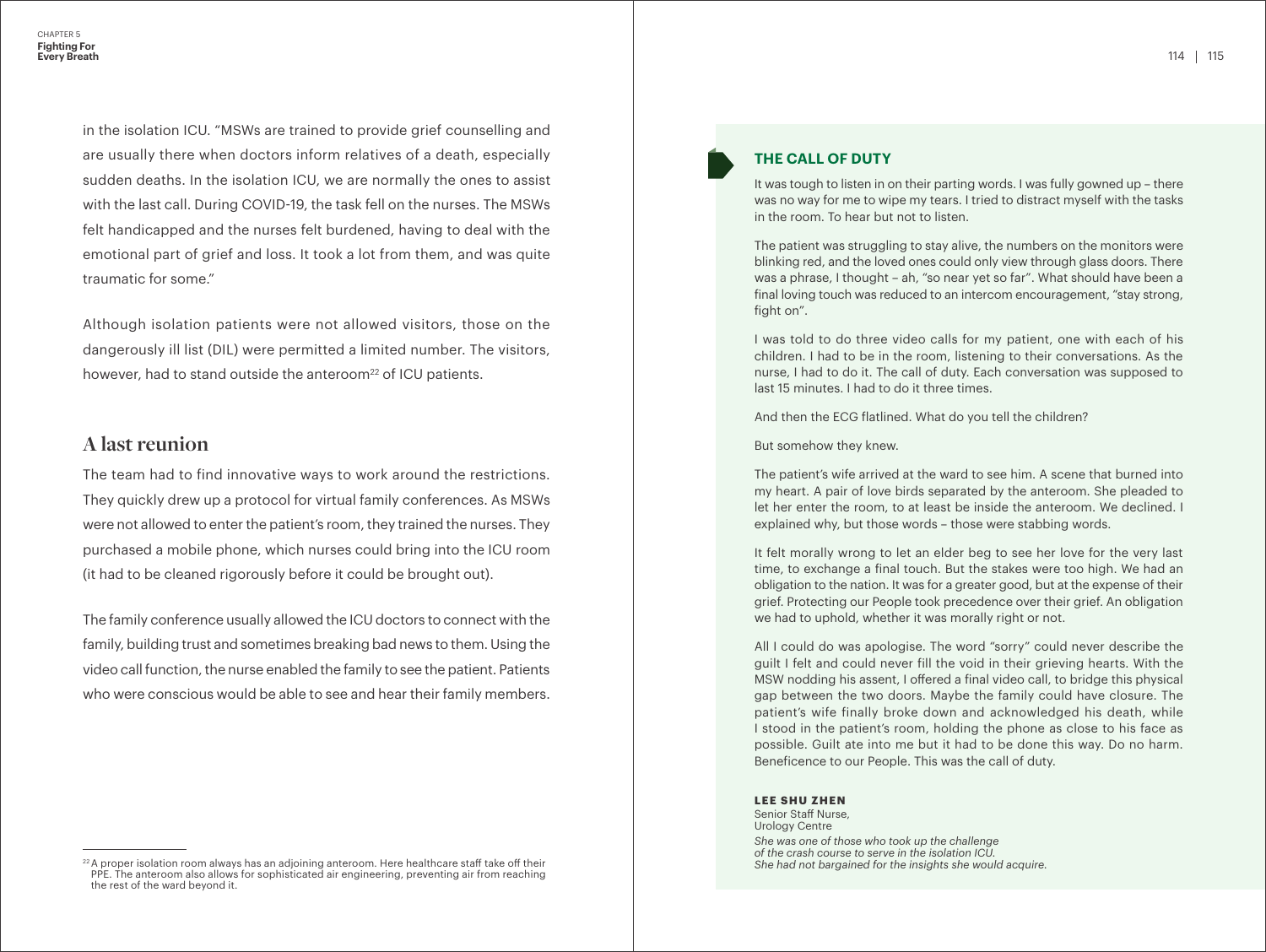CHAPTER 5 **Fighting For Every Breath**

> It was a tremendously difficult time for the family. The daughter went on social media, fought hard for novel therapies for her father. There was the fear of the unknown disease, fear of losing a loved one, and exasperation because they couldn't figure out how he contracted it. It was an emotional roller coaster ride as his condition waxed and waned. I remember standing with the family outside the door to the patient's room. When a nurse extended an arm to one of them, she turned and said, "Why are you touching me? Are you not afraid that I am dirty?"

Lee Guozhang, Consultant, Department of Internal Medicine *He was part of the team providing palliative care for the first COVID-19 patient who passed away in SGH.*

Despite the gloom, every now and then, shafts of light shone through. MSW Andy recalled a special moment. "One day, we noticed that a patient who had been deteriorating actually had consecutive negative viral swabs, meaning he was no longer infectious. Now the family could be by his side in his last moments. After letting them into the room, I had this feeling that they wanted to take a final photo with their father. Taking photos and videos is not allowed in the ICU, but how could I deny them? So I said nothing and left the room.

But a few moments later, the son sought me out. I quickly consulted Sister  $Z^{23}$  and the other nursing sisters on duty – they all had no problems with the request.

The son said, 'Thank you for taking our last family photo.'"

# **Hope in the midst of heartbreak**

Not all cases ended in defeat. There were wins too. Lots of them. Some of the sickest patients eventually walked out of SGH. The journey for some of them was long-drawn, with a difficult ICU course followed by prolonged rehabilitation, but they made it. So many dedicated healthcare professionals working intensively for the patients – this must have played some part in the surprisingly low mortality of COVID-19 in Singapore, in 2020. Every success kept the team going.



<sup>&</sup>lt;sup>23</sup> Ziyadah binte Zainuddin, Senior Nurse Manager, Ward 68 (Isolation).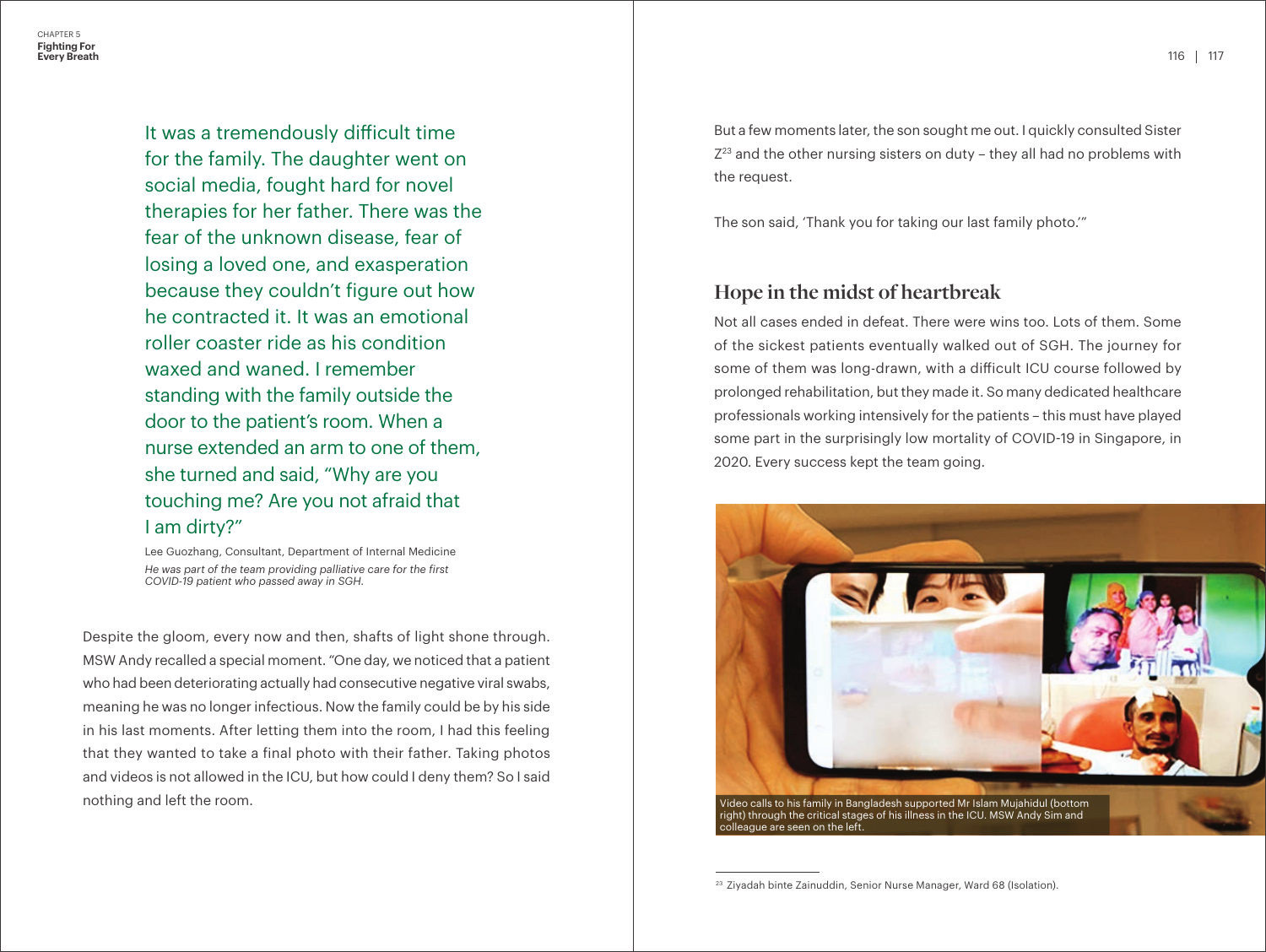Islam Mujahidul24, a Bangladeshi worker, was admitted to SGH on 23 May 2020 for headache and respiratory symptoms. He was diagnosed with a brain bleed as well as COVID-19. Andy continued. "We worked very hard to connect with and support his family (wife, two young children, numerous siblings and in-laws) in Bangladesh through multiple video phone calls. His condition was grave and he needed brain surgery. We were preparing the family for the worst. Amazingly, he made a miraculous recovery and managed to leave the ICU. He was moved to the isolation general ward where he received targeted rehabilitation."

## **Take a deep breath**

The pool of respiratory therapists (RT) is very small. Unlike the other professions, there are no RTs outside the ICU who can reinforce us. I have learnt to take the time spent waiting in the anteroom for the doors to close or open as a time to centre myself, unplug from any messages, calls or emails and focus on the patient in front of me. I am one of the privileged few who have engaged with COVID-19 patients and listened to their stories, their hopes and their fears.

Constance Teo, Principal Respiratory Therapist who heads the RT team in SGH

# **PASSING THE BATON**

In the early days of the outbreak, the worry was how infectious these patients were to healthcare workers. We had been burnt by SARS and for the older clinicians who experienced SARS and lost colleagues, this was always on our minds. But COVID-19 is much tougher that SARS. SARS was quick, brutal and then it was over. The fear and adrenaline carried us through the crisis. We have never faced a prolonged and seemingly never-ending pandemic like COVID-19. The challenge this time includes how to overcome pandemic fatigue, how to protect the mental health and wellness of our staff, how to re-energise our people and organisation.

Having a generation of healthcare workers who are veterans of previous pandemics is critical. It is not just useful from a standpoint of knowing what needs to be done and what to expect. More important, it provided reassurance and confidence to the younger staff members who were experiencing this for the first time. Even when the COVID-19 pandemic eventually passes, we can continue passing down these experiences to the next generation, in preparation for the next pandemic.

As a leader, it wasn't easy sending young colleagues into hot zones such as isolation ward, isolation ICU and even sending our ECMO team to work with the ICU team at the National Centre for Infectious Diseases. There was always the worry that I was sending them into harm's way. But I was grateful and inspired by how positive they were. We were never short of volunteers for the isolation wards. It was heartening that the newer generation of clinicians were as dedicated, committed and courageous as their seniors were. I am really proud of the new generation of healthcare workers. The future shines bright.

#### **PHUA GHEE CHEE**

Head and Senior Consultant, Department of Respiratory and Critical Care Medicine *Ghee Chee himself is a SARS veteran.*

<sup>&</sup>lt;sup>24</sup> Mr Islam Mujahidul gave consent to share his details and photograph. He has returned to Bangladesh. Medical social worker Andy Sim helped to link his family with a non-governmental organisation there for financial assistance.